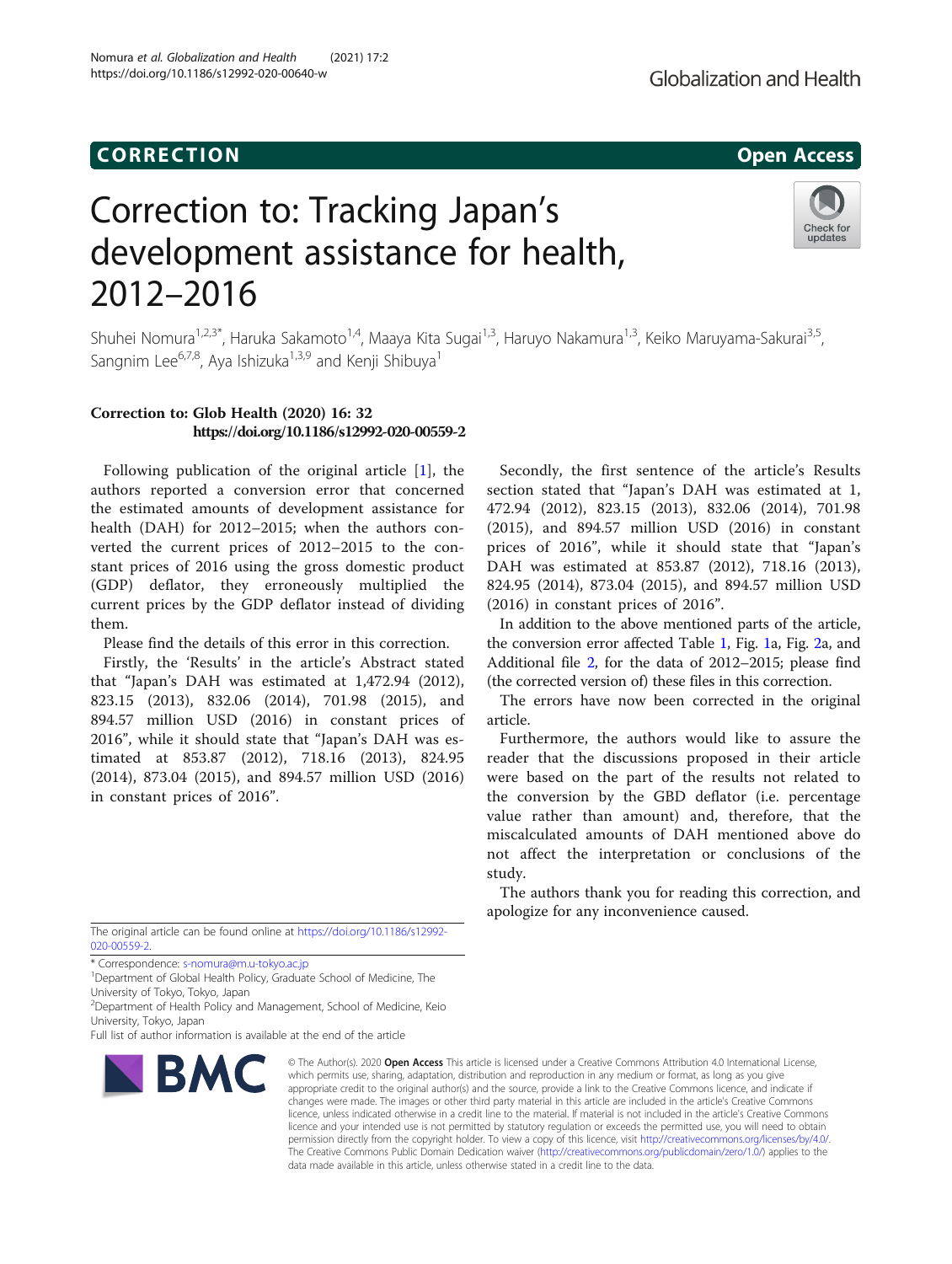<span id="page-1-0"></span>Nomura et al. Globalization and Health (2021) 17:2 **Page 2 of 4** Page 2 of 4

| Source      | Year | <b>Bilateral (loans)</b> | <b>Bilateral (grants)</b> | Multilateral   | <b>Total</b> |
|-------------|------|--------------------------|---------------------------|----------------|--------------|
| <b>MOFA</b> | 2012 | 48.72 (7.16)             | 337.96 (49.65)            | 293.99 (43.19) | 680.67       |
|             | 2013 | 14.07 (2.57)             | 380.66 (69.50)            | 152.97 (27.93) | 547.70       |
|             | 2014 | 38.28 (5.71)             | 309.21 (46.13)            | 322.85 (48.16) | 670.34       |
|             | 2015 | 131.31 (18.19)           | 301.25 (41.73)            | 289.26 (40.07) | 721.81       |
|             | 2016 | 94.97 (13.27)            | 363.81 (50.84)            | 256.78 (35.88) | 715.56       |
| MHLW        | 2012 |                          | 0.25(0.55)                | 44.80 (99.45)  | 40.05        |
|             | 2013 |                          | 0.23(0.42)                | 53.19 (99.58)  | 53.42        |
|             | 2014 | $\equiv$                 | 0.43(0.85)                | 49.80 (99.15)  | 50.22        |
|             | 2015 |                          | 0.47(0.92)                | 50.95 (99.08)  | 51.43        |
|             | 2016 | $\overline{\phantom{0}}$ | 0.61(0.75)                | 81.10 (99.25)  | 81.71        |
| <b>MOF</b>  | 2012 |                          |                           | 127.48 (100)   | 127.48       |
|             | 2013 |                          |                           | 116.74 (100)   | 116.74       |
|             | 2014 |                          |                           | 97.63 (100)    | 97.63        |
|             | 2015 |                          |                           | 99.56 (100)    | 99.56        |
|             | 2016 |                          |                           | 97.14 (100)    | 97.14        |
| Others      | 2012 |                          | 0.26(39.16)               | 0.40(60.84)    | 0.67         |
|             | 2013 |                          | 0.31(100)                 |                | 0.31         |
|             | 2014 |                          | 6.75 (99.84)              | 0.01(0.16)     | 6.76         |
|             | 2015 |                          | 0.23(94.41)               | 0.01(5.59)     | 0.24         |
|             | 2016 |                          | 0.15(93.15)               | 0.01(6.85)     | 0.16         |
| All         | 2012 | 48.72 (5.71)             | 338.47 (39.64)            | 466.68 (54.65) | 853.87       |
|             | 2013 | 14.07 (1.96)             | 381.20 (53.08)            | 322.89 (44.96) | 718.16       |
|             | 2014 | 38.28 (4.64)             | 316.38 (38.35)            | 470.29 (57.01) | 824.95       |
|             | 2015 | 131.31 (15.04)           | 301.95 (34.59)            | 439.78 (50.37) | 873.04       |
|             | 2016 | 94.97 (10.62)            | 364.58 (40.75)            | 435.02 (48.63) | 894.57       |

MOFA Ministry of Foreign Affairs; MHLW Ministry of Health, Labour and Welfare; MOF Ministry of Finance. Others include Ministry of Agriculture, Forestry and Fisheries (MAFF); Ministry of Economy, Trade and Industry (METI); Ministry of Defense; Cabinet Office; and prefectures.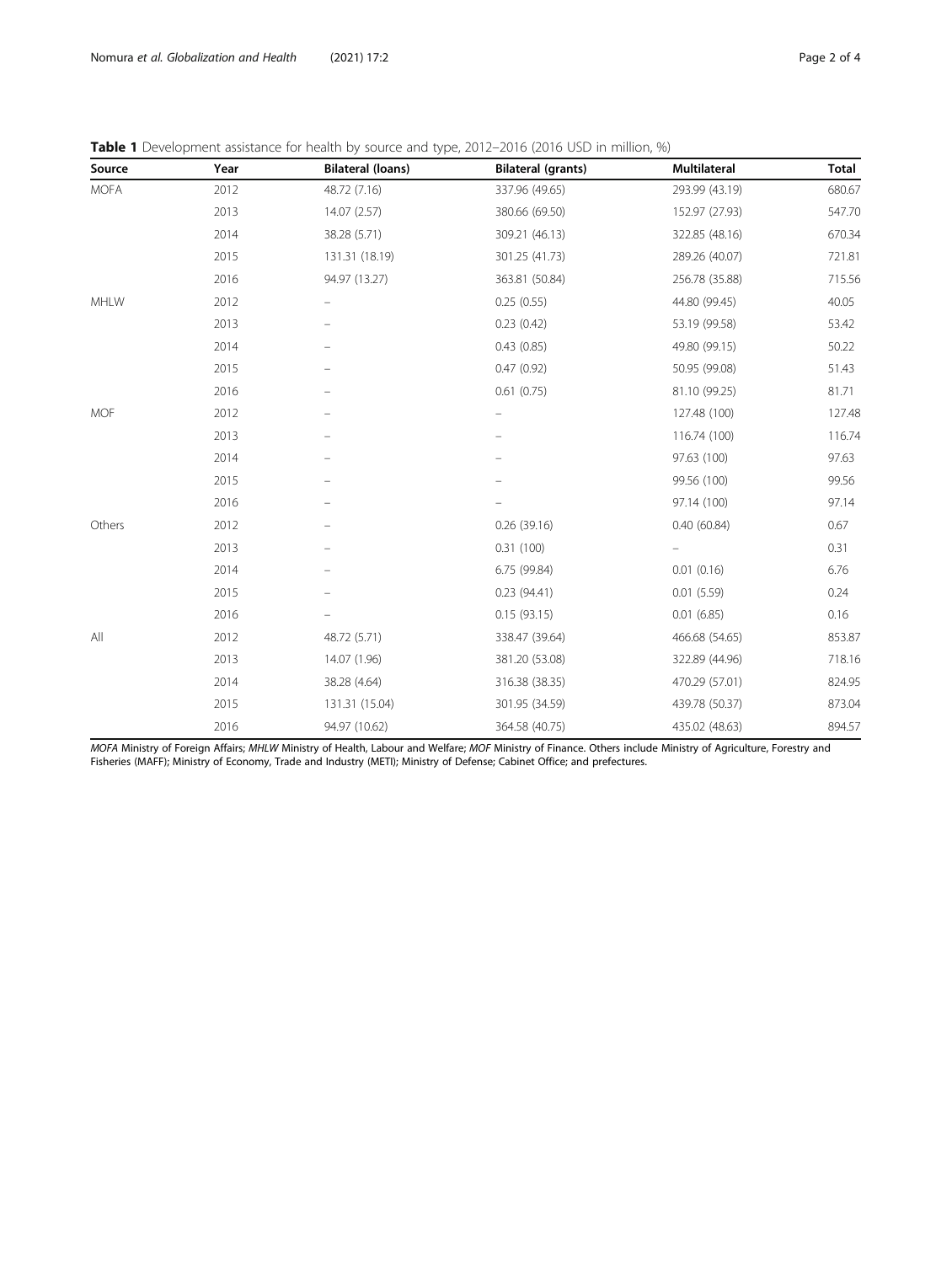<span id="page-2-0"></span>